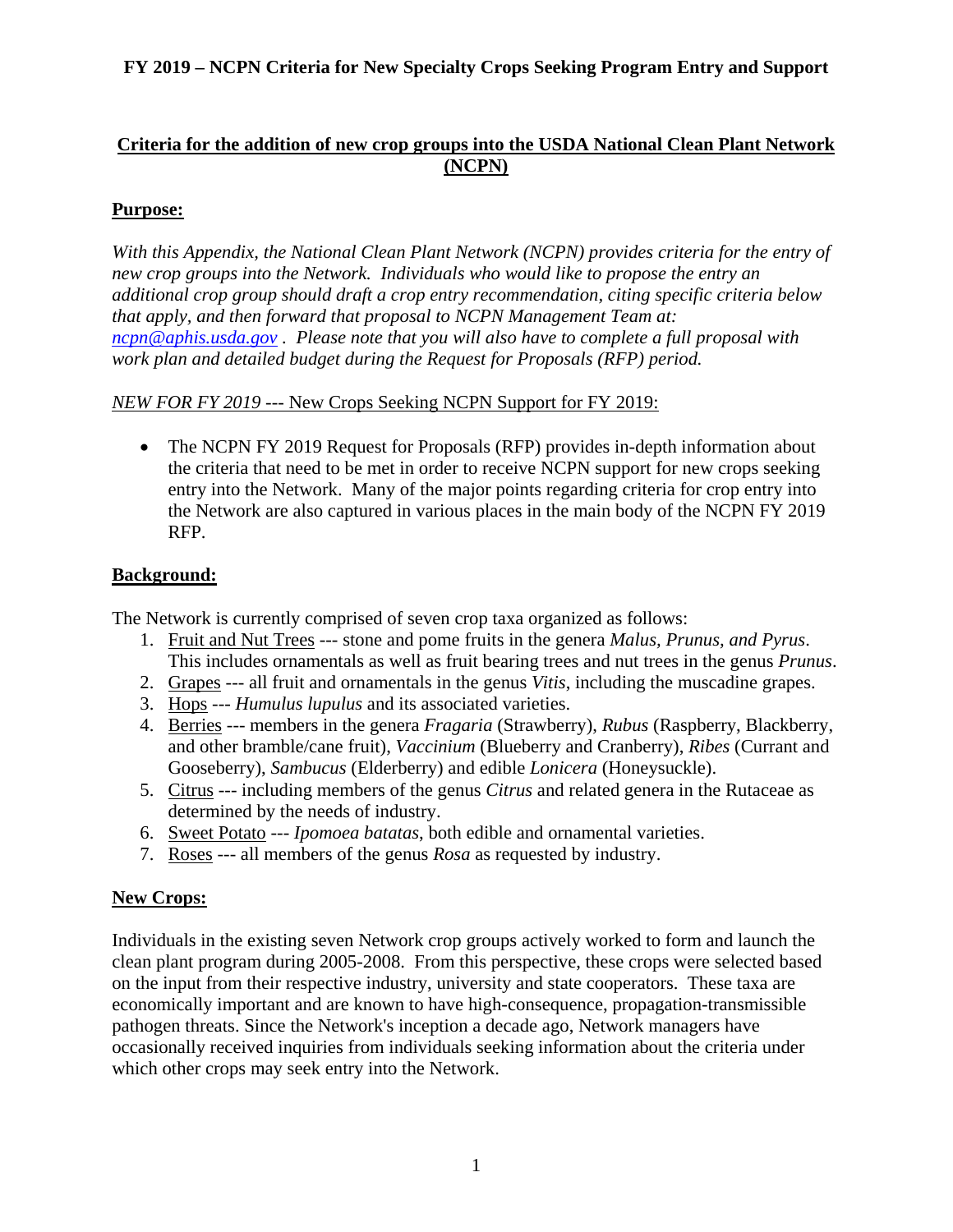#### **Criteria for New Crop Entry into the Network:**

Network participants and managers have operated under stated or assumed criteria under which crops and associated clean plant facilities can seek entry and support. When drafting a recommendation for new crop entry into the Network, individuals should confirm and explain how the target crop meets the following entry criteria:

- *Specialty Crop Requirement:*
	- o Supported crops must be defined as a specialty crop under the Specialty Crops Competitiveness Act of 2004; 7 U.S.C. 1621 note; Public Law 108-465).
	- o Please see<https://www.ams.usda.gov/services/grants/scbgp/specialty-crop> for more information.
- *Prohibited Crops*:
	- o Priority for NCPN entry and support is given to specialty crops that would be restricted in importation unless initially processed through a clean plant center capable of handling potentially infected plant materials. This priority focus does not preclude similar plant varieties from being submitted from domestic sources such as germplasm or other collections.
- *Applicant Entity Eligibility:*
	- o Financial support from the Network is limited to the following entities that serve as clean plant centers or program cooperators:
		- **Land-Grant Universities**
		- Non Land-Grant Colleges of Agriculture
		- State Agricultural Experiment Stations
		- State or Local Governments
		- Federal Agencies
- *Industry Focus:*
	- o Priority is given to specialty crops and associated clean plant centers that become part of the Network and conduct diagnostics and therapy on select specialty crops plant material requested by industry. Additionally, support is provided for the establishment and maintenance of this material in G-1 foundation/nuclear/mother blocks.
- *Existing Facilities:*
	- o Preference is given to institutions or agencies with existing and established facilities associated with clean plant programs and the capability to conduct plant pathogen molecular and biological diagnostics, apply therapies, and to establish and maintain foundation/nuclear blocks of clean plant material.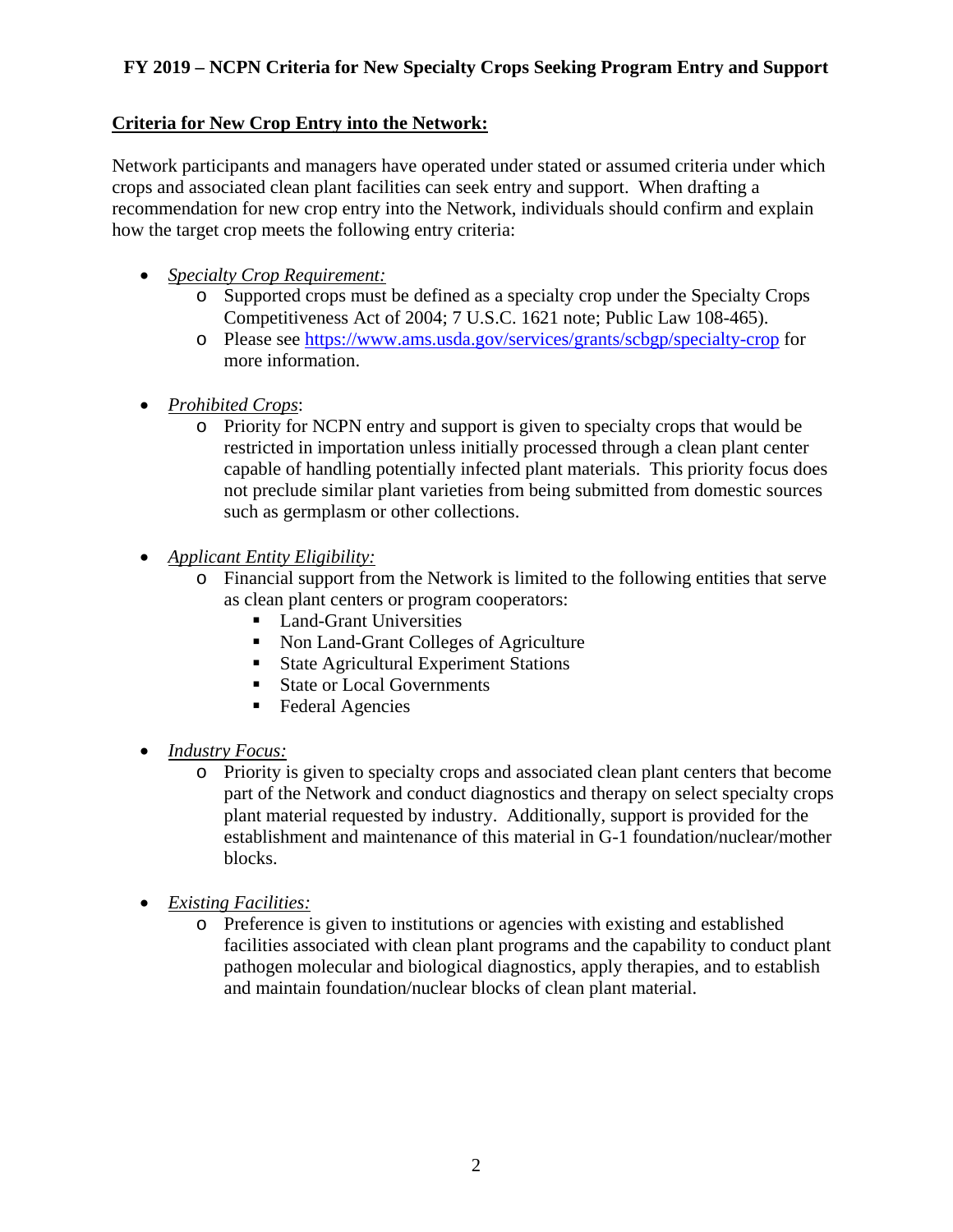- *Program Circumscription and Operations:*
	- o The purpose of NCPN is to support clean plant centers engaged in diagnostics with the intent of conducting therapeutics as necessary followed by the establishment of clean plant material in foundations for recurring distribution to the public or owners.
	- o Network funding is targeted to programs that diagnose and treat against vegetatively-propagated, graft-transmissible plant pathogens, and establish 'clean plant' foundation/nuclear plantings, including those maintained by governments, land grant universities, or non-land-grant colleges of agriculture.
- *New Crop Self-Advancement and Readiness:*
	- o New crops seeking NCPN support should have advanced sufficiently with basic research needed to develop diagnostic tools, therapeutic capabilities, and foundation concepts to readily capitalize on inclusion in NCPN and associated NCPN support to 'operationalize' research already conducted. This would include at least a basic understanding of pathogen pressures on that crop and associated impacts, an understanding of needs, and a prioritization on how NCPN support might best be used in addition to other sources of funding already available for the clean plant support of the specialty crop.
- *Program Governance and Administration:*
	- o Since the purpose of the program is to establish a 'network', representatives of all specialty crop groups seeking NCPN entry support must form, or be in the process of forming, an inclusive 'Governing Body' to administer activities covering clean plant needs for that crop.
	- o The forming Governing Body must have a Chair, Vice-Chair, and an Administrative Coordinator.
	- o Members of the Governing Body must operate under a self-administered Charter, and be composed of voting members representing science, education/extension, the regulatory community, and relevant industry. Such members must include, or at least reach out, to all known facilities engaged in the 'clean-up' of the crop in question with the intent of ascertaining the full scope of a network in support of clean plant activities associated with the specialty crop.
	- o These Governing Bodies meet regularly and help the Network establish priorities and harmonize proposals. These Governing Bodies also work with each other to understand and harmonize needs across the entire Network.
	- o As appropriate, the representatives of a new crop seeking NCPN entry and support can petition an existing Governing Body to expand its Charter to include the new entrant as appropriate.
- *Program Clean Plant Center Inclusiveness:*
	- o The representatives of all crop groups seeking NCPN inclusion and support must include, or at least reach out, to all known domestic facilities engaged in the 'clean-up' of the crop in question.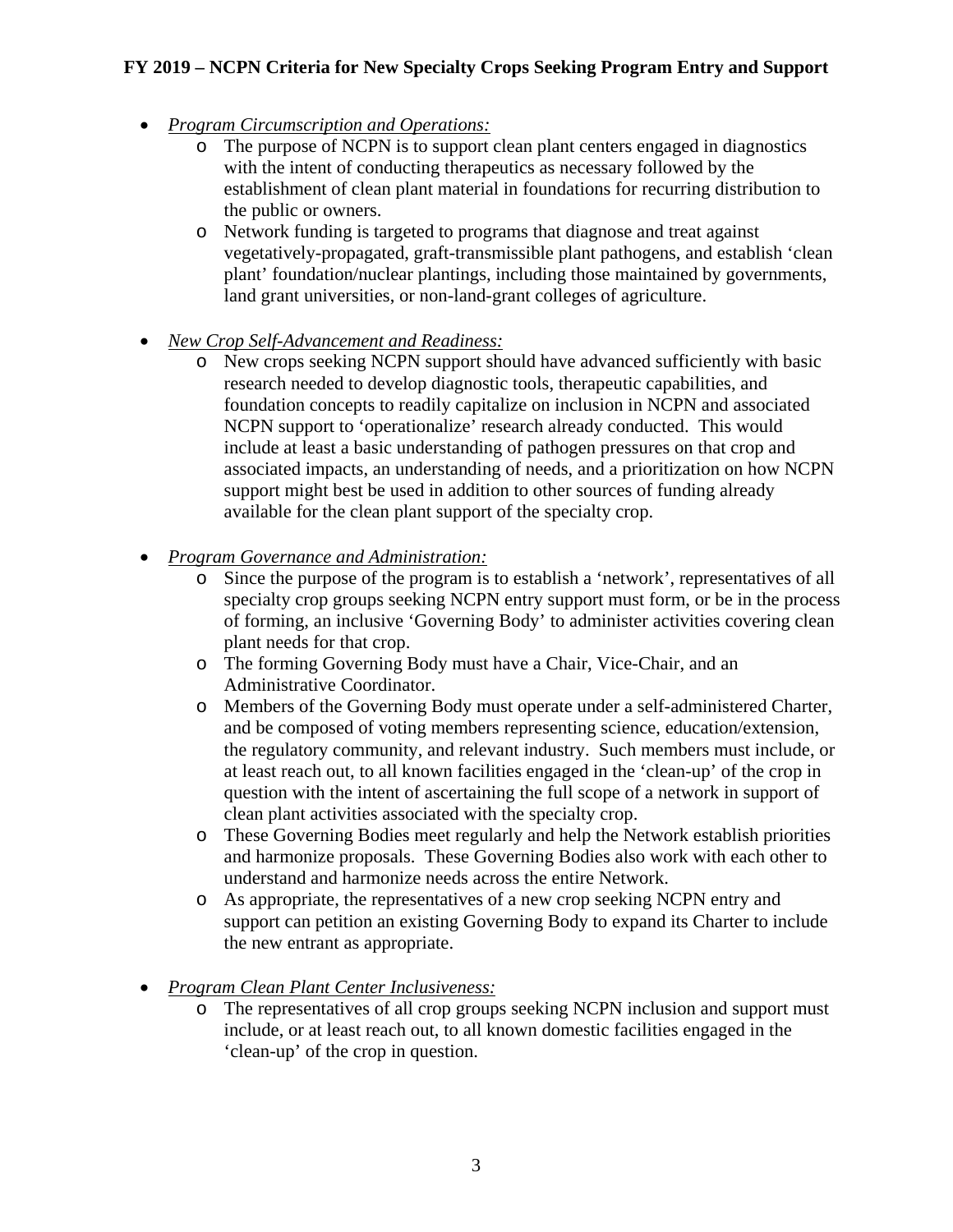- *Propagatively Borne Pathogens:*
	- o Network program funding primarily targets propagatively-transmitted plant pathogens (graft-transmissible plant pathogens) found in specialty crops that are vegetatively propagated.
	- o Network support is largely focused on mitigation of plant disease caused by viruses and related organisms; however, clean plant facilities in the Network are also authorized to work on other pathogens as necessary to ensure for the health of their foundation stocks.
- *Characterization of Pathogen Threat:*
	- o When proposing a new crop group, representatives should be able to characterize pest threats to existing plantings (within the same specialty crop, or across specialty crops for certain pests) from especially injurious or fast-moving pathogens that may be targeted by a clean plant program; as well as demonstrate that the pest threats are of a nature that exclusion/prevention/control through individual grower initiatives are not practical or possible.
- *Phytosanitary Trade Implications:*
	- o Network support is directed to specialty crops with significant phytosanitary trade implications (risks or benefits, import or export) that may be created or resolved through a coordinated clean plant network approach.
- *Characterization of Farm-Gate Value:*
	- o Individuals recommending a new specialty crop seeking NCPN entry and support should characterize the farm gate value of nursery stock produced annually for the specialty crop and whenever possible, the farm gate value of commodity itself (e.g., fruit) produced by the industry or its associated products.
- *National Clonal Germplasm Repositories:*
	- o Priority is given for those specialty crops that are or could be associated with an existing USDA supported national Clonal Germplasm Repository which could serve to house such plants in the event that clean stock is no longer requested regularly from an NCPN supported foundation yet it is advisable to retain the germplasm.
- *Nursery Certification Programs:*
	- o Priority is given to the diagnostics and therapy for specialty crops where there is expressed interest from state governments to support state certification or related programs for nurseries and growers.